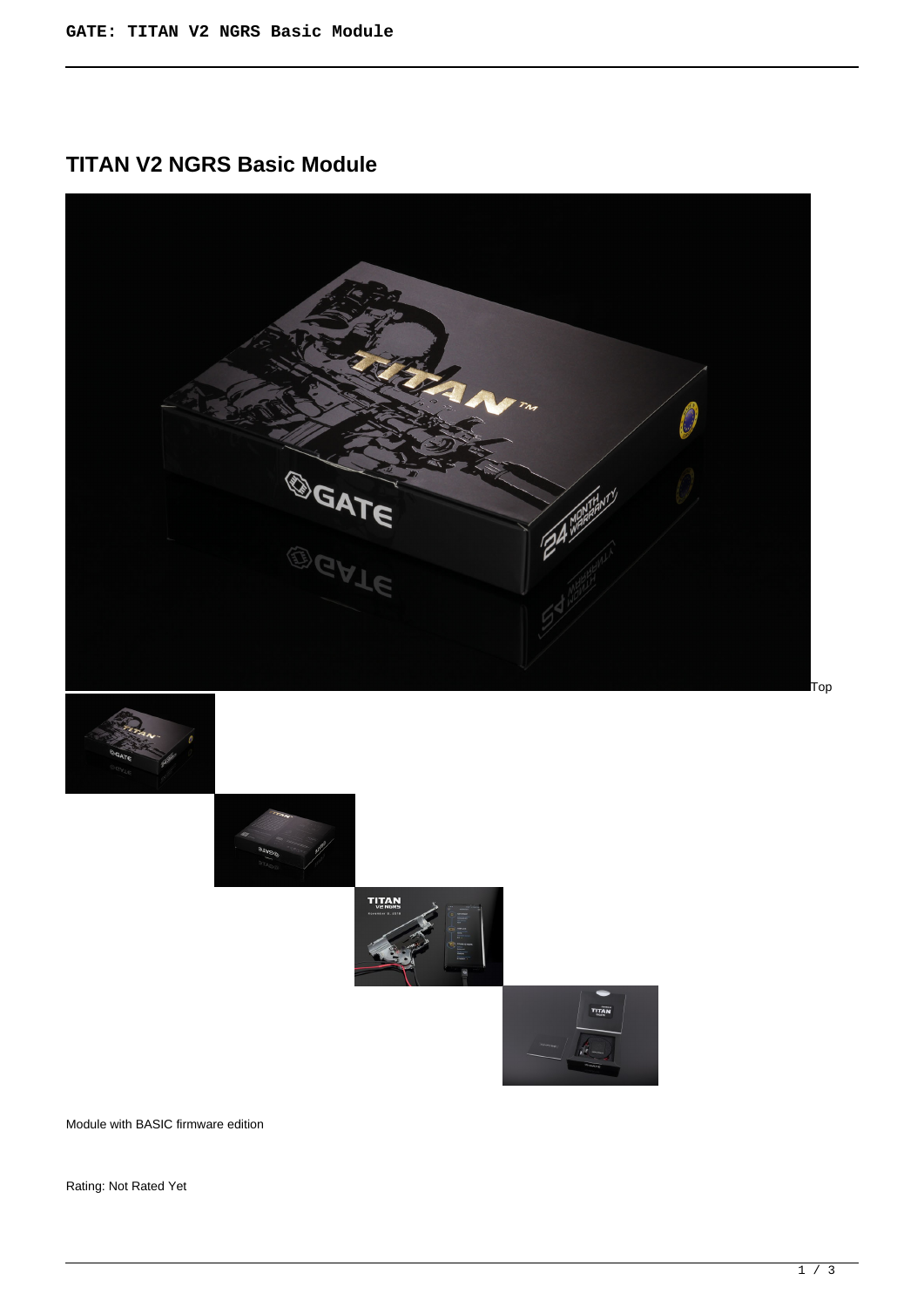**Price** 

Base price with tax 525,80 PLN

Salesprice with discount

Sales price 525,80 PLN

Discount

[Ask a question about this product](https://gatee.eu/index.php?option=com_virtuemart&view=productdetails&task=askquestion&virtuemart_product_id=49&virtuemart_category_id=1&tmpl=component)

**Description** 

# **TITAN**

**TITAN V2 NGRS Basic Module** – the best if you long for having TITAN in two or more airsoft guns. Then you do not need the second USB-Link from the Advanced set. It includes TITAN with **BASIC** firmware edition.

The BASIC firmware edition is an **economic version** with limited number of functions, dedicated for those who prefer simplicity but require highest quality. If you decide to have more functions, there is always an option to [upgrade firmware from BASIC to ADVANCED or EXPERT](editions).

#### **Kit contents:**

1. TITAN V2 NGRS with BASIC firmware edition (rear or front wired)

- 2. Installation Kit
- 3. Quickstart Guide

NOTICE! In order to configure TITAN, you need the USB-Link which is not included in this kit.

**TITAN V2 NGRS™** is an AEG Control System for **Tokyo Marui V2 Next Generation Recoil Shock** gearboxes.

Transform your Tokyo Marui Next Generation AEG into an advanced training weapon system. Adjust your weapon and check the Statistics using USB-Link and GATE Control Station App for **PC, Mac and Android devices**. TITAN V2 NGRS has a whole new trigger sensor, which allows setting hair trigger with ludicrous precision: at least **50 sensitivity levels for first millimeter** of trigger movement. The innovative 3rd generation trigger sensor offers you even **420 possible sensitivity settings**. Gain a unique tactical advantage thanks to the extremely fast trigger response and lots of other useful functions. Boost your AEG with computerized technology. Give your AEG a new lease of life!

Thanks to the optical sensors, we eliminated the problem of faulty switches that can occur in competitors' drop-in MOSFETs. The trigger has no mechanical connections with the PCB. This eliminates mechanical stresses and provides for high reliability.

### [Check full TITAN V2 NGRS description](ttn-v2-ngrs)

Please note: Gearbox and smartphone are not included.

Please note that material and colour of insulation washers included in the kit may differ between different batches.

#### Warning!

GATE does not guarantee the compatibility of mosfets and ETUs such as TITAN or ASTER with brushless motors. Connection of a brushless motor can cause immediate damage to the device, motor and battery, that is not covered by the warranty and can lead to a fire.